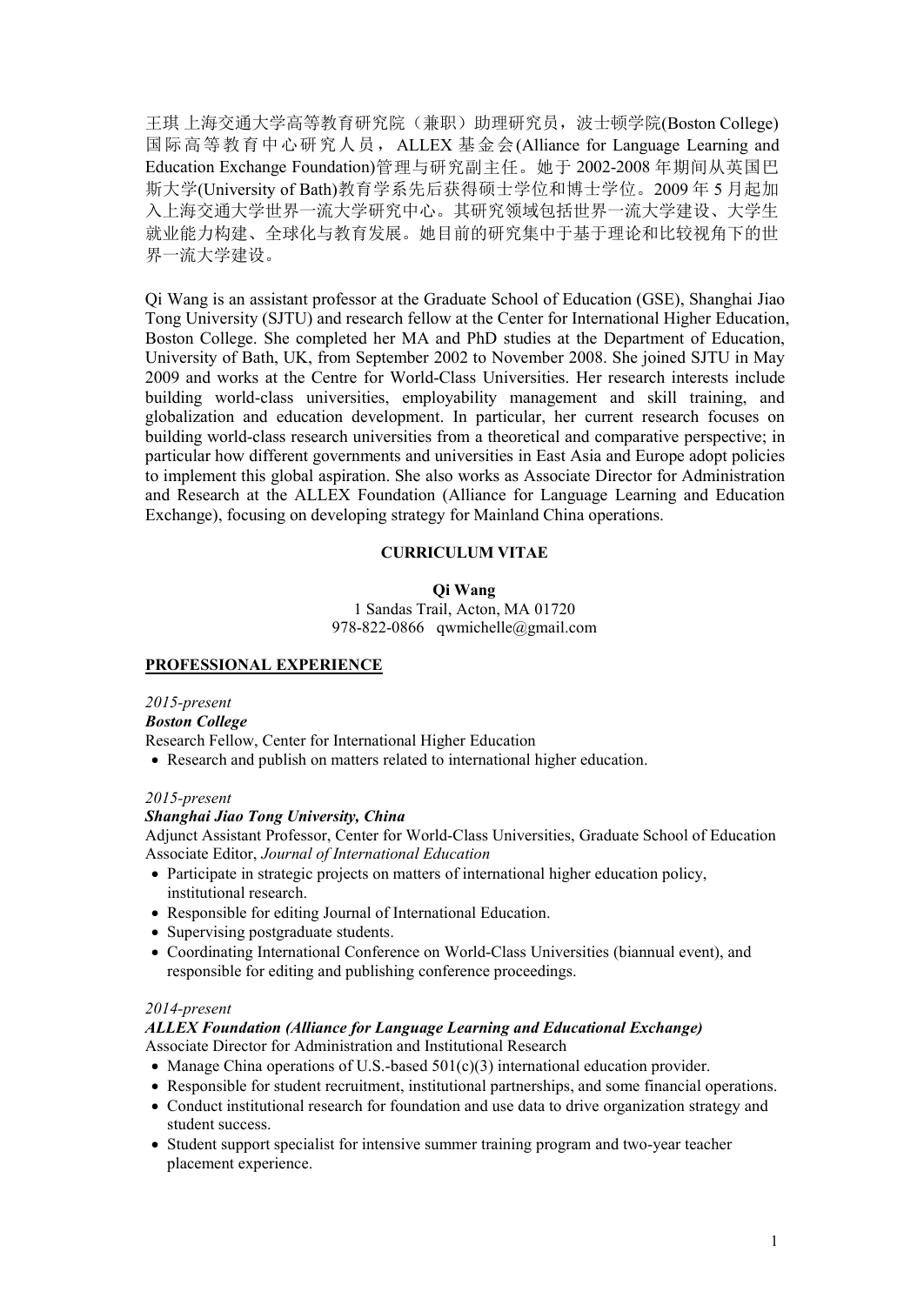# *2009-2015*

# *Shanghai Jiao Tong University,China*

Assistant Professor, Center for World-Class Universities, Graduate School of Education Associate Editor, *Journal of International Education*

- Responsible for developing policy research on world-class/research universities.
- Responsible for editing *Journal of International Education*.
- Teach postgraduate courses "Comparative Higher Education" and "English for Academic Purposes (for Education Major)".
- Supervising postgraduate students.

# *2005-2008*

## *University of Bath, Department of Education, UK* Research Assistant

- Responsible for assisting Dr. Trevor Grimshaw's project "Chinese Learners' Perceptions and Constructions of British Academic Culture" funded by the British Academy.
- Responsible for assisting Dr. John Lowe's project "Chinese students' motivations for going to university" funded by the Economic and Social Research Council.

### *2005-2006*

# *University of Bath, Faculty of Humanities and Social Science, UK* Teaching Assistant

 Assist Dr. Jill Porter's courses "Quantitative Research Methods". **EDUCATION**

*2003-2008 University of Bath*, Bath, UK *Ph.D. in Education Policy*, specialization: globalization, education and national development

# *2002-2003*

### *University of Bath*, Bath, UK

*M.A. in Education* (International Education), specialization: internationalization of higher education

*1998-2002*

*University of Shanghai for Science and Technology*, Shanghai, China *B.A. in English* (Finance and Investment)

# **FUNDED RESEARCH**

### *January 2014 – December 2018*

*Ministry of Education project "Young Faculty in Leading Research Universities: Career Dilemmas and Coping Strategies"*

A three-year grant from Ministry of Education probes young faculty's career development in leading research universities in China in the context of academic employment reform. The research questions particularly focus on how young academics, as a reflexive individual, cope with their career opportunities and challenges. As the principal researcher, I am responsible for research design, data collection and writing up the final project reports.

### *September 2013 – December 2018*

*Shanghai Municipal Education Committee project "Hiring Mechanism for YoungFaculty in Leading Research Universities: A Comparative Studies in BRICS countries"*

A three-year grant from Shanghai Municipal Education Committee explores hiring mechanism for young faculty members in world-class research universities in BRICS countries, including employment process, employment requirements and criteria. As the principal researcher, I am responsible for research design, data collection and writing up the final project reports.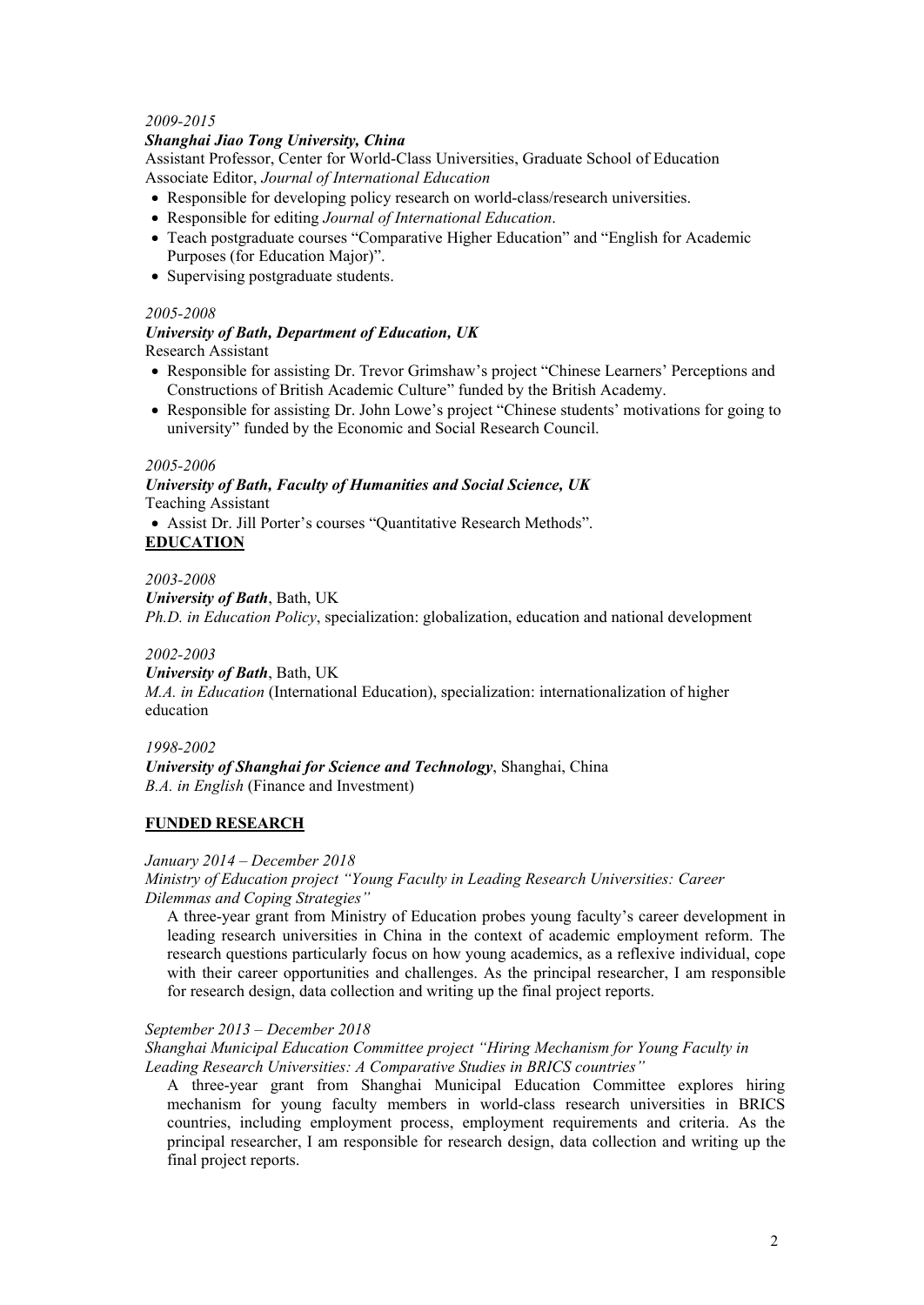#### *January 2010 – December 2011*

*National Science Committee project "Research University Competitiveness: History and Development"*

A two-year grant from Chinese National Science Committee analyses research universities' history in the past and development and competition in this global era. Compare research universities in China with their counterparts around the world. As one of the key researchers in the project, I am responsible for two sub-theme research and the writing up and editing of the final project reports.

## **SELECT PUBLICATIONS**

## *Journal Articles*

Wang, Q. (2018). World Class 2.0 and internationalization in Chinese higher education. *Forum: (Inter)national Policies and Politics*, Summer 2018.

Wang, Q. (2017). Comment: World Class 2.0: Continuation for academic excellence building in Mainland China. *Nature*, 545(7655): s53 (May 25 2017).

Wang, Q. and Liu, N.C. (2014). Higher education research institutes in Chinese universities. *Studies in Higher Education*, 39(8): 1488-1498.

Stanfield, D. and Wang, Q. (2013). Branch campuses in China. *International Higher Education*, The quarterly publication of CIHE. Fall 69: 13-15.

Altbach, P.G. and Wang, Q. (2012). The shaping of Chinese higher education and science. *Scientific American*, 307(4): 46-47.

Wang, Q. (2012). China's elite sector and national projects. *International briefs for Higher Education Leaders*, No.1 2012. Washington, DC: American Council on Education.

Wang, Q. (2011). A discussion on the 985 Project from a comparative perspective. *Chinese Education and Society*, 44(5): 41-57.

Wang, Q. and Lowe, J. (2011). Personal management of the transition from university to employment in the knowledge-based sector in Shanghai. *Journal of Education and Work*, 24(1-2): 119-140.

Wang, Q. (2010). Post-compulsory Education and Training in China. *International Higher Education*, The quarterly publication of CIHE. Summer 60: 8-9.

Deng, Q.Q., Wang, Q. & Liu, N.C. (2010). National Initiatives for Building World-Class Universities: Comparison between Asian and European Experiences. *Higher Education Forum*, Vol. 7. Research Center for Higher Education of Hiroshima University.

Wang, Q., Cheng, Y. and Liu, N.C. (2009). World-Class University from an International Perspective" (in Chinese). *Chinese Higher Education*, 2009 (24).

### *Chapters in Edited Books*

Wang, Q. (2018). International academic mobility in Asia. In Sin, J.C. and Teixeira , P.N. (eds.) *Encyclopedia of International Higher Education Systems and Institutions*. Dordrecht: Springer.

Wang, Q. (2017). A differentiated post-secondary education system in Mainland China. In Altbach, P.G., Reisberg, L. and de Wit, H. (eds.) *Responding to Massification Differentiation in Postsecondary Education Worldwide.* **Körber Foundation.**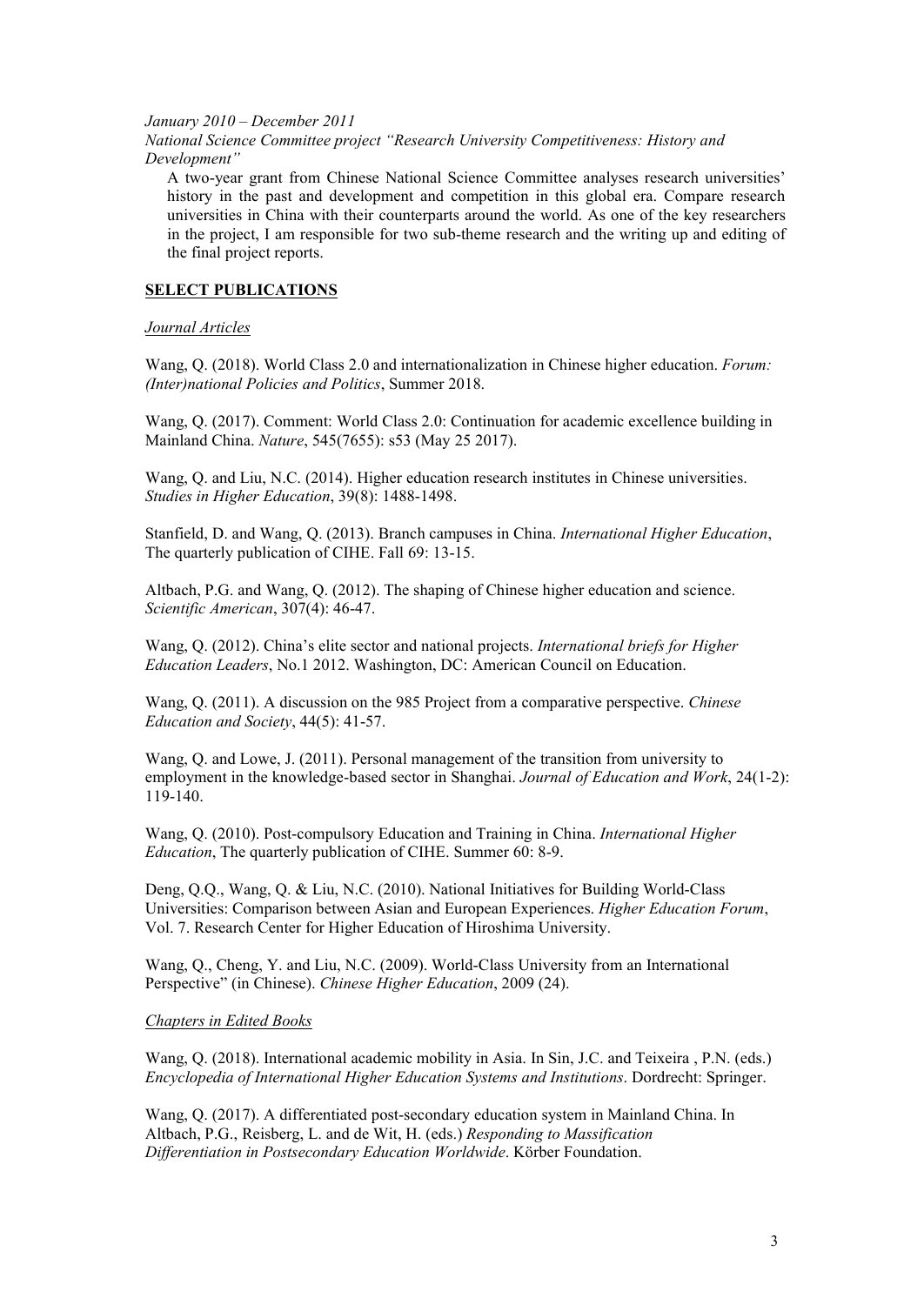Wang, Q., Li, Y. and Liu, N.C. (2015). Entering academia: New faculty in higher education in Mainland China. In Yudkevich, M., Altbach, P.G. and Rumbley, L. (eds.) *Young Faculty in the 21st Century: Academic Career Opportunities and Challenges around the World*. New York: State University of New York Press.

Wang, Q. and Cheng, Y. (2014). Reflections on the effects of the 985 Project in Mainland China. In Cheng, Y., Wang, Q. and Liu, N.C. (eds.) *How World-Class Universities Affect Global Higher Education*. Rotterdam: Sense Publishers.

Wang, Q. and Liu, N.C. (2013). Development and prospect of world-class universities in East Asia and beyond. In Maldonado Maldonado, A. and Bassett, R. (Eds.), *The Forefront of International Higher Education*. Dordrecht: Springer.

Wang, Q.H., Wang, Q. and Liu, N.C. (2011). Building world-class universities in China: Shanghai Jiao Tong University.In Altbach, P.G. and Salmi, J. (Eds.) *The Road to Academic Excellence*. Washington, DC: the World Bank.

#### *Books*

Wu, Y., Wang, Q. and Liu, N.C. (eds.) (2018). *World-Class Universities: Towards a Global Common Good and Seeking National and Institutional Contributions*. Leiden/Boston: Brill/Sense Publisher.

Liu, N.C., Cheng, Y. and Wang, Q. (eds.) (2016). *Matching Visibility and Performance: A Standing Challenge for World-Class Universities*. Rotterdam: Sense Publishers.

Cheng, Y., Wang, Q. and Liu, N.C. (eds.) (2014). *How World-Class Universities Af ect Global Higher Education*. Rotterdam: Sense Publishers.

Wang, Q., Cheng, Y. and Liu, N.C. (eds.) (2013). *Building World-Class Universities: Dif erent Approaches to a Shared Goal*. Rotterdam: Sense Publishers.

Xu, Z.H. and Wang, Q. (2012). *World-Class Universities in Germany* (in Chinese). Shanghai: Shanghai Jiao Tong University Press.

Wang, Q., Feng, Z.L. and Liu, N.C. (eds.) (2012). *Developing Research Universities' International Competitiveness for Achieving the Goal of an Innovative Country*. Beijing: China Renmin University Press.

Zheng,. J.T. and Wang, Q. (2012). *World-Class Universities in U.K.* (in Chinese). Shanghai: Shanghai Jiao Tong University Press.

Rao, Y.T. and Wang, Q. (2011). *World-Class Universities in U.S.A.* (in Chinese). Shanghai: Shanghai Jiao Tong University Press.

Wang, Q., Cheng, Y. and Liu, N.C. (2011) (eds.) *World-Class University: National Strategies and Institutional Practices* (in Chinese). Shanghai: Shanghai Jiao Tong University Press.

Liu, N.C., Wang, Q. and Cheng, Y. (2011) (eds.) *Paths to a World-Class University*. Global Perspectives in Higher Education, Vol. 43. Rotterdam: Sense Publishers.

#### *Translated Books*

Yudkevich, M., Altbach, P.G. and Rumbley, L. (eds.) (2017). *The Global Academic Rankings Game: Changing Institutional Policy, Practice, and Academic Life*. London: Routledge. Translator: Miao, Y. and Wang, Q. Shanghai: Shanghai Jiao Tong University (forthcoming).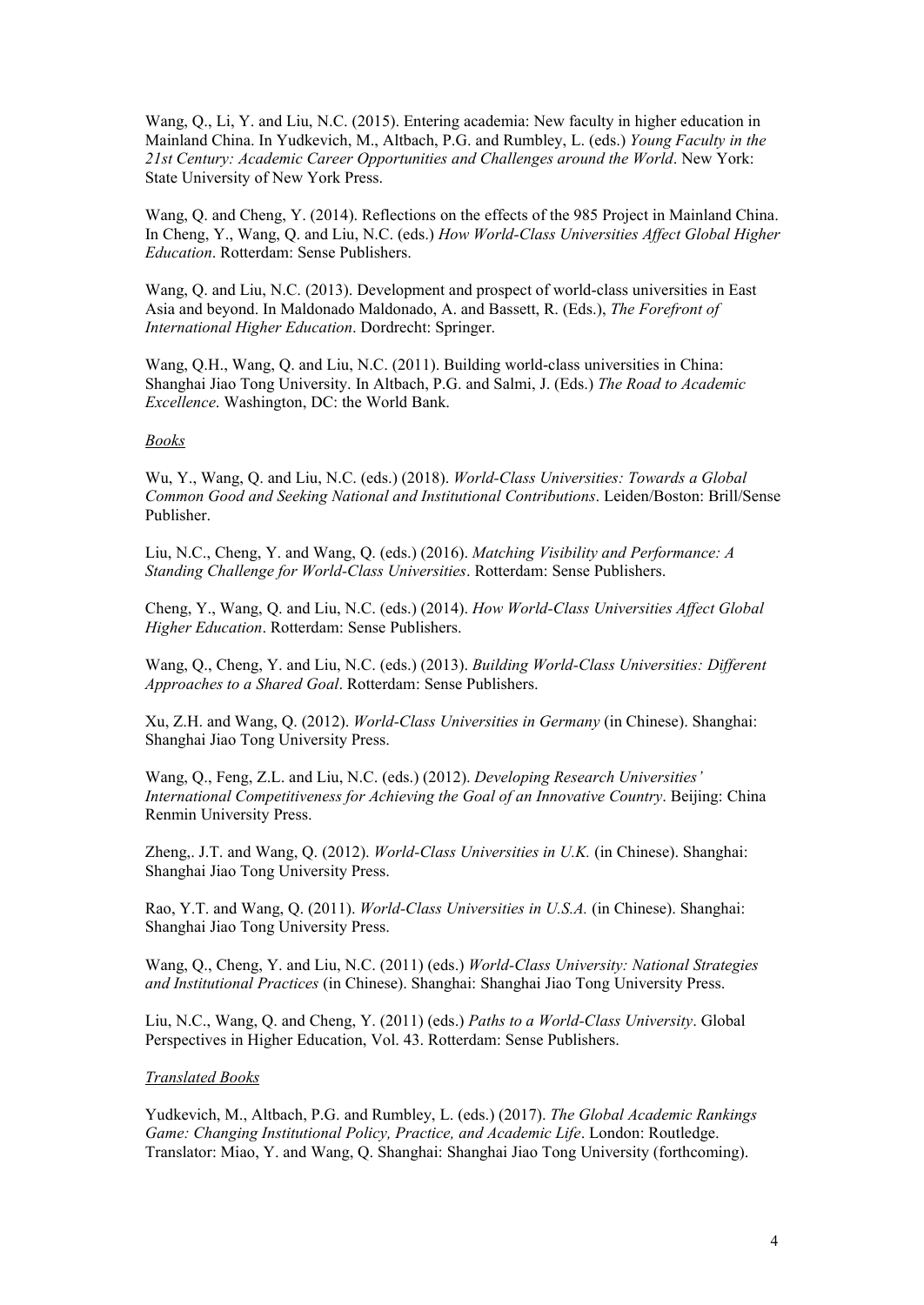Bastedo, M.N., Altbach, P.G. and Gumport, P.J. (eds.) (2016). *American Higher Education in the Twenty-First Century: Social, Political, and Economic Challenges* (4 th ed). Baltimore: Johns Hopkins University Press. Translator: Zhang, L. and Wang, Q. Shanghai: Shanghai Jiao Tong University Press (forthcoming).

Yudkevich, M., Altbach, P.G. and Rumbley, L. (eds.) (2015). *Young Faculty in the 21st Century: Academic Career Opportunities and Challenges around the World*. New York: State University of New York Press. Translator: Jiang, F. and Wang, Q. Shanghai: Shanghai Jiao Tong University Press.

Altbach, P.G. (2013). *The International Imperative in Higher Education*. Rotterdam: Sense Publishers. Translator: Chen, P., Zhang, L. and Wang, Q. Shanghai: Shanghai Jiao Tong University Press.

Altbach, P.G., Reisberg, L., Yudkevich, M., Androushchak, G. and Pacheco, I.F. (2012). *Paying the Professoriate: A Global comparison of Compensation and Contracts*. London: Routledge. Translators: Xu, H. and Wang, Q. Shanghai: Shanghai Jiao Tong University Press.

Altbach, P.G. and Salmi, J. (eds.) (2011) *The Road to Academic Excellence*. Washington, DC: the World Bank. Translators: Wang, Q.H., Wang, Q. and Zhou, X.Y. Shanghai: Shanghai Jiao Tong University Press.

Salmi, J. (2009). *The Challenges of Building World-Class University*. Washington DC: World Bank. http://siteresources.worldbank.org/EDUCATION/Resources/.../WCU.pdf*. Translators:* Sun, W. and Wang, Q. Shanghai: Shanghai Jiao Tong University Press.

#### *Journal Special Issue*

Liu, N.C. and Wang, Q. (eds.) (2011). Building World-Class Universities in China: A Dream Come True? *Chinese Education and Society*, 44(5) special issue.

### *Conference Papers*

Wang, Q. (2015). Building world-class universities in Mainland China and its national initiatives: Implementation, impact and trend. *The 64th Midwest Conference on Asian Af airs*. St. Louis, 16- 18 October, 2015.

Wang, Q. (2012). On the way to "world-class": Chinese universities in the Academic Ranking of World Universities. Academic Cooperation Association Seminar: *Higher Education in China and Hong Kong: Recent developments and relations with Europe*. Brussels, 7 December 2012.

Wang, Q. (2012). Career opportunities and challenges for young faculty at Chinese research universities. *The Third International Conference of the Russian Association of Higher Education Researchers*, Moscow, Russia.

Wang, Q. (2012). China's elite sector and national projects. *China: Emerging Opportunities and Challenges in Higher Education Cooperation*, American Council of Education Webinar, April 26 2012.

Wang, Q. (2011). Building world-class universities and governance reform in China: an analysis of the 985 project. *11 th UKFIET International Conference on Education and Development*, Oxford, UK.

Wang, Q. (2011). A comparative analysis of different national initiatives for building world-class universities. *Comparative and International Education Society 2011 Annual Conference*, Montreal, Canada.